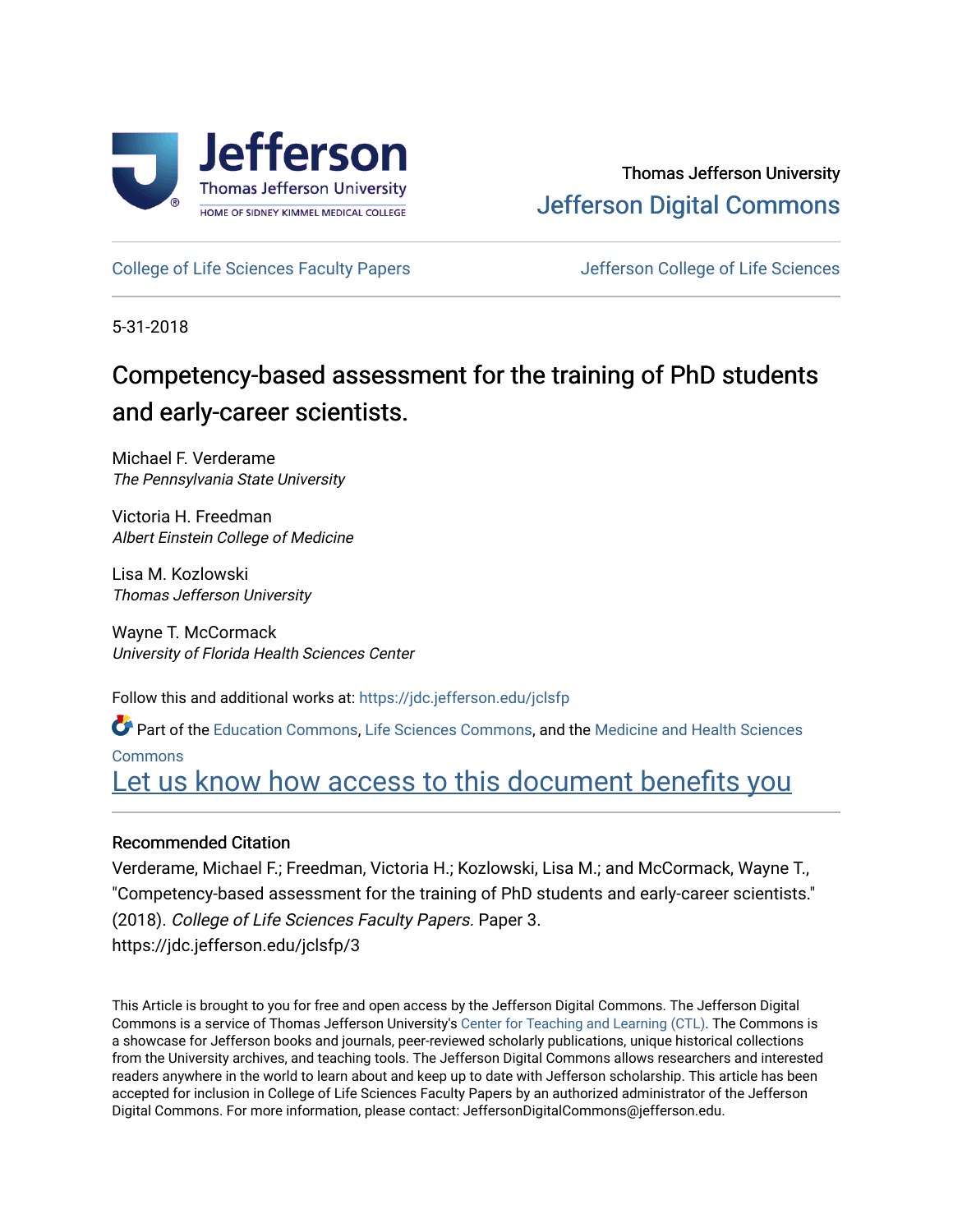

# POINT OF VIEW

# Competency-based assessment for the training of PhD students and early-career scientists

Abstract The training of PhD students and early-career scientists is largely an apprenticeship in which the trainee associates with an expert to become an independent scientist. But when is a PhD student ready to graduate, a postdoctoral scholar ready for an independent position, or an early-career scientist ready for advanced responsibilities? Research training by apprenticeship does not uniformly include a framework to assess if the trainee is equipped with the complex knowledge, skills and attitudes required to be a successful scientist in the 21<sup>st</sup> century. To address this problem, we propose competency-based assessment throughout the continuum of training to evaluate more objectively the development of PhD students and early-career scientists. [DOI: https://doi.org/10.7554/eLife.34801.001](https://doi.org/10.7554/eLife.34801.001)

# MICHAEL F VERDERAME† \*, VICTORIA H FREEDMAN† , LISA M KOZLOWSKI† AND WAYNE T MCCORMACK†

The quality of formal training assessment received by PhD students and early-career scientists (a label that covers recent PhD graduates in a variety of positions, including postdoctoral trainees and research scientists in entry-level positions) is highly variable, and depends on a number of factors: the trainee's supervisor or research adviser; the institution and/or graduate program; and the organization or agency funding the trainee. The European approach, for example, relies more on one final summative assessment (that is, a high stakes evaluation at the conclusion of training, e.g. the dissertation and defense), whereas US doctoral programs rely more on multiple formative assessments (regular formal and informal assessments to evaluate and provide feedback about performance) before the final dissertation defense ([Barnett et al., 2017](#page-5-0)). Funding agencies in the US such as the [National Science Foundation](https://nsf.gov/pubs/2016/nsf16503/nsf16503.htm) (NSF) and the [National Institutes of Health](https://researchtraining.nih.gov/programs/training-grants) (NIH) have recently increased expectations for formal training plans for individuals supported by individual or institutional training grants ([NIH, 2012](#page-5-0)); but these agencies support only a [small fraction](https://report.nih.gov/NIHDatabook/) of PhD trainees via these funding

mechanisms. This variation in the quality and substance of training assessment for PhD students and early-career scientists ([Maki and Bor](#page-5-0)[kowski, 2006](#page-5-0)) underscores the need for an improved approach to such assessment.

The value of bringing more definition and structure to the training environment has been recognized by professional organizations such as the [National Postdoctoral Association](http://www.nationalpostdoc.org/?page=CoreCompetencies), the [American Physiological Society/](http://www.the-aps.org/mm/Education/Publications/Education-Reports/Higher-Ed/skills/Professional-Ethics_1)Association of Chairs of Departments of Physiology, and some educational institutions and individual training programs. In addition, a recent [NIH Funding](https://grants.nih.gov/grants/guide/pa-files/PAR-17-341.html) [Opportunity Announcement](https://grants.nih.gov/grants/guide/pa-files/PAR-17-341.html) places increased emphasis on the development of both research and career skills, with a specific charge that "Funded programs are expected to provide evidence of accomplishing the training objectives". Lists of competencies and skills provide guidelines for training experiences but they are rarely integrated into training assessment plans.

Based on our experience as graduate and postdoctoral program leaders, we recognized the need both to identify core competencies and to develop a process to assess these competencies. To minimize potential confirmation

\*For correspondence: mxv8@psu. edu

† These authors contributed equally to this work

Competing interests: The authors declare that no competing interests exist.

Funding: [See page 5](#page-5-0)

#### Reviewing editor: Emma Pewsey, eLife, United Kingdom

Copyright Verderame et al. This article is distributed under the terms of the [Creative](http://creativecommons.org/licenses/by/4.0/) [Commons Attribution License,](http://creativecommons.org/licenses/by/4.0/) which permits unrestricted use

and redistribution provided that the original author and source are credited.

 $cc$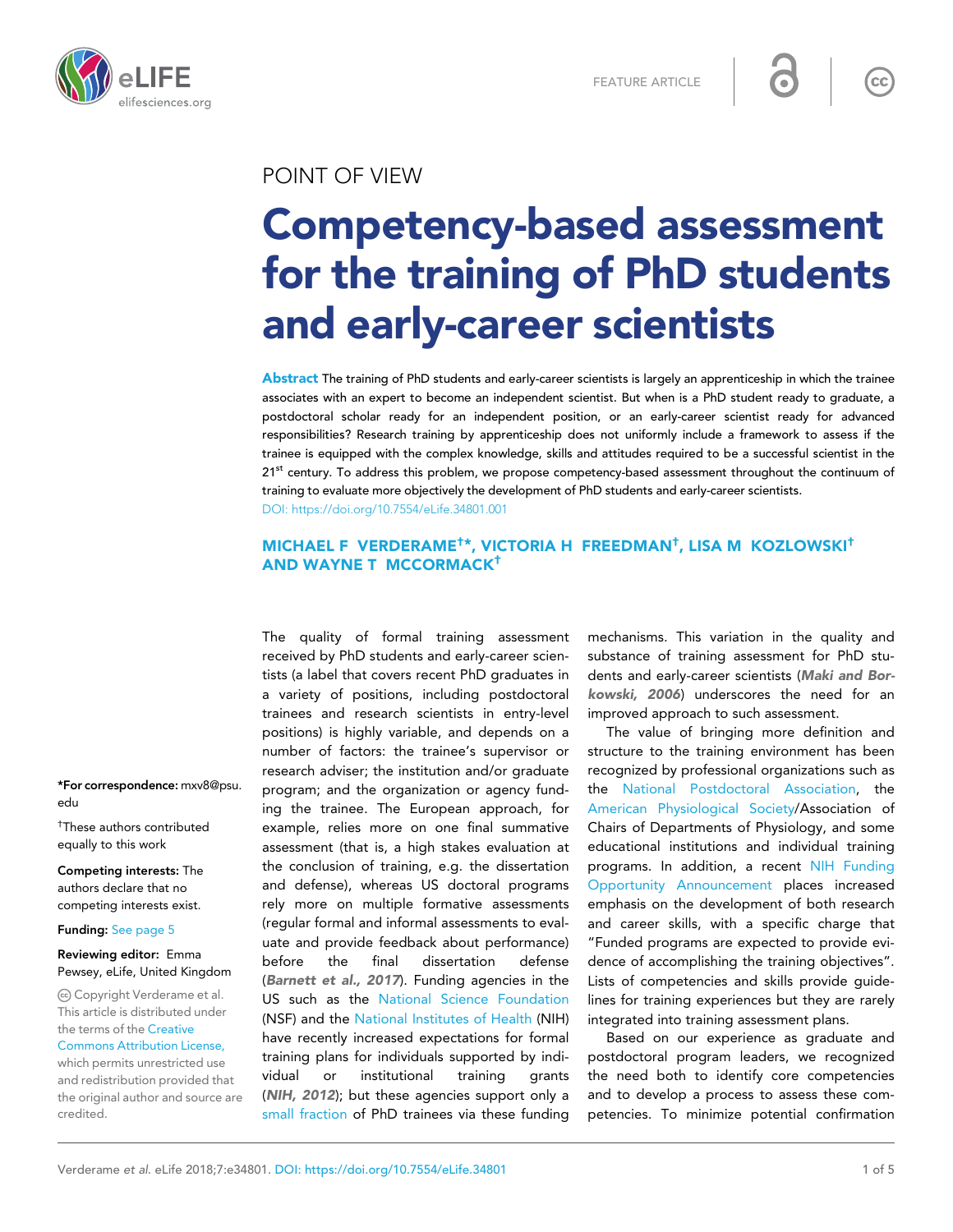bias we deliberately chose not to begin this project with a detailed comparison of previously described competencies. Each author independently developed a list of competencies based on individual experiences. Initial lists were wideranging, and included traditional fundamental research skills (e.g., critical thinking skills, computational and quantitative skills), skills needed for different career pathways, (e.g., teaching skills), and business and management skills (e.g., entrepreneurial skills such as the ability to develop a business or marketing plan). Although we recognize that many of the competencies we initially defined are important in specific careers, from the combined list we defined 10 core competencies essential for every PhD scientist regardless of discipline or career pathway (Table 1).

### Core competencies and subcompetencies

Broad Conceptual Knowledge of a Scientific Discipline refers to the ability to engage in productive discussion and collaboration with colleagues across a discipline (such as biology, chemistry, or physics).

Deep Knowledge of a Specific Field encompasses the historical context, current state of the art, and relevant experimental approaches for a specific field, such as immunology or nanotechnology.

Critical Thinking Skills focuses on elements of the scientific method, such as designing experiments and interpreting data.

Experimental Skills includes identifying appropriate experimental protocols, designing and executing protocols, troubleshooting, lab safety, and data management.

Computational Skills encompasses relevant statistical analysis methods and informatics literacy.

Collaboration and Team Science Skills includes openness to collaboration, self- and disciplinary awareness, and the ability to integrate information across disciplines.

Responsible Conduct of Research (RCR) and Ethics includes knowledge about and adherence to RCR principles, ethical decision making, moral courage, and integrity.

Communication Skills includes oral and written communication skills as well as communication with different stakeholders.

Leadership and Management Skills includes the ability to formulate a research vision, manage group dynamics and communication, organize and plan, make decisions, solve problems, and manage conflicts.

Survival Skills includes a variety of personal characteristics that sustain science careers, such as motivation, perseverance, and adaptability, as well as participating in professional development activities and networking skills.

Because each core competency is multi-faceted, we defined subcompetencies. For example, we identified four subcompetencies of Critical Thinking Skills: (A) Recognize important questions; (B) Design a single experiment (answer questions, controls, etc.); (C) Interpret data; and (D) Design a research program. Each core competency has between two to seven subcompetencies, resulting in a total of 44 subcompetencies (Table 1—source data 1: Core Competencies Assessment Rubric).

|  |  |  |  |  |  | <b>Table 1.</b> Ten Core Competencies for the PhD Scientist. |  |
|--|--|--|--|--|--|--------------------------------------------------------------|--|
|  |  |  |  |  |  |                                                              |  |

| 1. Broad Conceptual Knowledge of a Scientific Discipline |
|----------------------------------------------------------|
| 2. Deep Knowledge of a Specific Field                    |
| 3. Critical Thinking Skills                              |
| 4. Experimental Skills                                   |
| 5. Computational Skills                                  |
| 6. Collaboration and Team Science Skills                 |
| 7. Responsible Conduct of Research and Ethics            |
| 8. Communication Skills                                  |
| 9. Leadership Skills                                     |
| 10. Survival Skills                                      |
| DOI: https://doi.org/10.7554/eLife.34801.002             |

The following source data available for Table 1: Source data 1. Core Competencies Assessment Rubric. [DOI: https://doi.org/10.7554/eLife.34801.005](https://doi.org/10.7554/eLife.34801.005)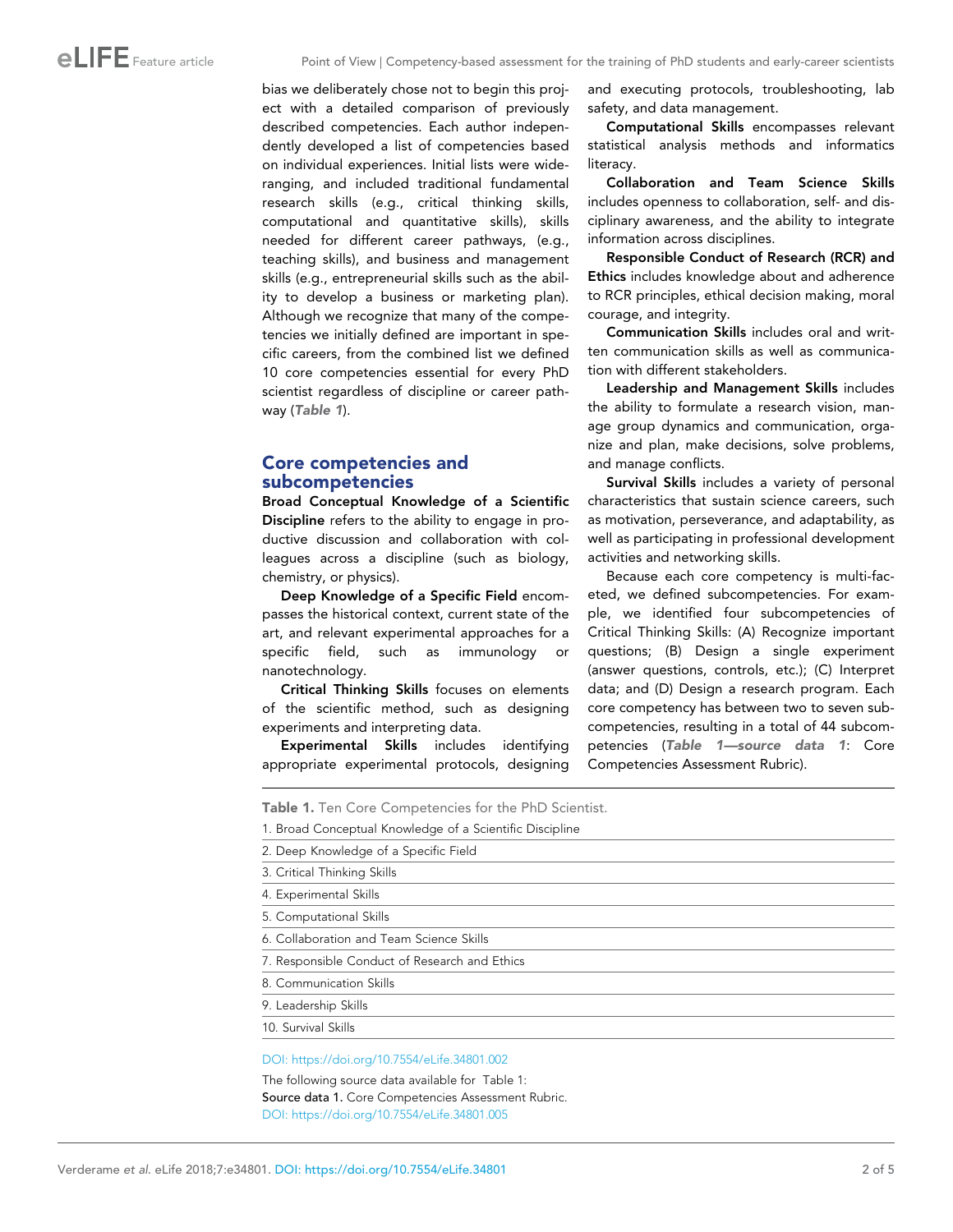#### Assessment milestones

Individual competencies could be assessed using a Likert-type scale ([Likert, 1932](#page-5-0)), but such ratings can be very subjective (e.g., "poor" to "excellent", or "never" to "always") if they lack specific descriptive anchors. To maximize the usefulness of a competency-based assessment rubric for PhD student and early-career scientist training in any discipline, we instead defined observable behaviors corresponding to the core competencies that reflect the development of knowledge, skills and attitudes throughout the timeline of training.

We used the "[Milestones](http://www.acgme.org/What-We-Do/Accreditation/Milestones/Overview)" framework described by the Accreditation Council for Graduate Medical Education: "Simply defined, a milestone is a significant point in development. For accreditation purposes, the Milestones are competency-based developmental outcomes (e.g., knowledge, skills, attitudes, and performance) that can be demonstrated progressively by residents and fellows from the beginning of their education through graduation to the unsupervised practice of their specialties."

Our overall approach to developing milestones was guided by the Dreyfus and Dreyfus model describing five levels of skill acquisition over time: novice, advanced beginner, competent, proficient and expert ([Dreyfus and Drey](#page-5-0)[fus, 1986](#page-5-0)). As trainees progress through competent to proficient to expert, their perspective matures, their decision making becomes more analytical, and they become fully engaged in the scientific process ([Dreyfus, 2004](#page-5-0)). These levels are easily mapped to the continuum of PhD scientist training: beginning PhD student as *novice*, advanced PhD student as *advanced beginner*, PhD graduate as *competent*, earlycareer scientist (that includes postdoctoral trainees) as *proficient*, and science professional as *expert* (see Table 2).

We therefore defined observable behaviors and outcomes for each subcompetency that would allow a qualified observer, such as a research adviser or job supervisor, to determine if a PhD student or early-career scientist had reached the milestone for their stage of training (Table 1—source data 1: Core Competencies Assessment Rubric). A sample for the Critical Thinking Skills core competency is shown in [Table 3](#page-4-0).

## Recommendations for use

We suggest that such a competency-based assessment be used to guide periodic feedback between PhD students or early-career scientists and their mentors or supervisors. It is not meant to be a checklist. Rather than assessing all 44 subcompetencies at the same time, we recommend that subsets of related competencies (e. g., "Broad Conceptual Knowledge of a Scientific Discipline" and "Deep Knowledge of a Specific Field") be considered during any given evaluation period (e.g., month or quarter). Assessors should read across the observable behaviors for each subcompetency from left to right, and score the subcompetency based on the last observable behavior they believe is consistently demonstrated by the person being assessed. Self-assessment and mentor or supervisor ratings may be compared to identify areas of strength and areas that need improvement. Discordant ratings between self-assessment and mentor or supervisor assessment provide opportunities for conversations about areas in which a trainee may be overconfident and need improvement, and areas of strength which the trainee may not recognize and may be less than confident about.

The competencies and accompanying milestones can also be used in a number of other critically important ways. Combined with curricular mapping and program enhancement plans, the competencies and milestones provide a framework for developing program learning objectives and outcomes assessments now commonly required by educational accrediting agencies. Furthermore, setting explicit expectations

Table 2. PhD scientist training stages mapped to Dreyfus and Dreyfus levels of skill acquisition. Early-career scientists include researchers undertaking postdoctoral training as well as those in science positions in career pathways that involve other kinds of advanced training, e.g., on-the-job training or certification.

| Dreyfus & Dreyfus                | Novice                                                           | Advanced beginner Competent |              | Proficient                                               | Expert                                                                                                                       |  |
|----------------------------------|------------------------------------------------------------------|-----------------------------|--------------|----------------------------------------------------------|------------------------------------------------------------------------------------------------------------------------------|--|
|                                  | Rule-based behavior, Incorporates aspects<br>limited, inflexible | of the situation            | plans        | long-term goals and and acts from personal<br>conviction | Acts consciously from Sees situation as a whole Has intuitive understanding of<br>situations, zooms in on central<br>aspects |  |
| PhD Scientist Training<br>Stages | Beginning PhD<br>Student                                         | Advanced PhD<br>Student     | PhD Graduate | Early-Career Scientist                                   | Science Professional                                                                                                         |  |

[DOI: https://doi.org/10.7554/eLife.34801.003](https://doi.org/10.7554/eLife.34801.003)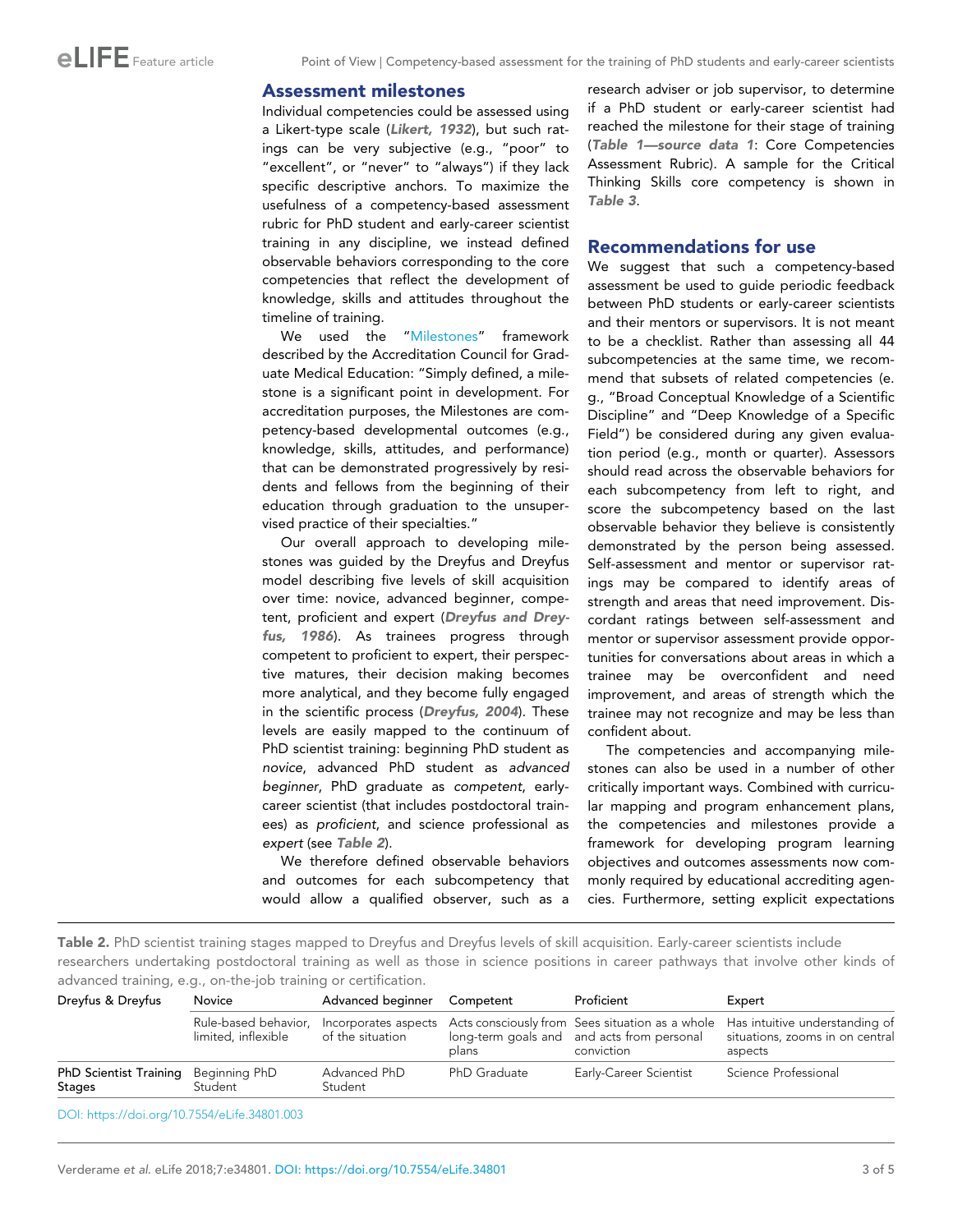<span id="page-4-0"></span>**Table 3.** Sample milestones for one of the subcompetencies within Critical Thinking Skills. Verbs in bold font indicate observable behaviors representing each stage of skill acquisition.

|                                                                        | <b>MILESTONES</b>                                                                                     |                                                                                                                                                   |                                                                                                                                                        |                                                                                                                                               |                                                                          |  |  |  |  |
|------------------------------------------------------------------------|-------------------------------------------------------------------------------------------------------|---------------------------------------------------------------------------------------------------------------------------------------------------|--------------------------------------------------------------------------------------------------------------------------------------------------------|-----------------------------------------------------------------------------------------------------------------------------------------------|--------------------------------------------------------------------------|--|--|--|--|
| <b>CRITICAL THINKING</b><br><b>SKILLS</b>                              | <b>Beginning PhD</b><br>Student                                                                       | <b>Advanced PhD Student</b>                                                                                                                       | <b>PhD Graduate</b>                                                                                                                                    | <b>Early-Career Scientist Professional</b>                                                                                                    | <b>Science</b>                                                           |  |  |  |  |
| B. Design a single<br>experiment (answer<br>questions, controls, etc.) | Follow experimental<br>protocols, seek help<br>as<br>needed, describe<br>critical<br>role of controls | <b>Plan</b> experimental<br>protocol;<br>include relevant controls;<br>choose appropriate<br>methods;<br>troubleshoot<br>experimental<br>problems | Design and execute<br>hypothesis-<br>based experiments<br>independently; evaluate<br>protocols of others;<br>predict range of<br>experimental outcomes | Consistently design<br>and<br>execute experiments<br>with<br>appropriate controls;<br>assess next steps;<br>critique<br>experiments of others | Teach<br>experimental<br>design;<br>quide others<br>doing<br>experiments |  |  |  |  |

for research training may enhance the ability of institutions to recruit outstanding PhD students or postdoctoral scholars. Finally, funding agencies focused on the individual development of the trainee may use these competencies and assessments as guidelines for effective training programs.

# Why should PhD training incorporate a competency-based approach?

Some training programs include formal assessments utilizing markers and standards defined by third parties. Medical students, for example, are expected to meet educational and professional [objectives](http://lcme.org/publications/#Standards) defined by national medical associations and societies.

By contrast, the requirements for completing the PhD are much less clear, defined by the "mastery of specific knowledge and skills" ([Sulli](#page-5-0)[van, 1995](#page-5-0)) as assessed by research advisers. The core of the science PhD remains the completion of an original research project, culminating in a dissertation and an oral defense ([Barnett et al., 2017](#page-5-0)). PhD students are also generally expected to pass courses and master research skills that are often discipline-specific and not well delineated. Whereas regional accrediting bodies in the US require graduate institutions to have programmatic learning objectives and assessment plans, they do not specify standards for the PhD. Also, there are few – if any – formal requirements and no accrediting bodies for early-career scientist training.

We can and should do better. Our PhD students, postdoctoral scholars, early-career scientists and their supervisors deserve both a more clearly defined set of educational objectives and an approach to assess the completion of these objectives to maximize the potential for future success. A competency-based approach fits well with traditional PhD scientist training, which is not bound by a priori finish dates. It provides a framework to explore systematically and objectively the development of PhD students and early-career scientists, identifying areas of strength as well as areas that need improvement. The assessment rubric can be easily implemented for trainee self-assessment as well as constructive feedback from advisers or supervisors by selecting individual competencies for review at regular intervals. Furthermore, it can be easily extended to include general and specific career and professional training as well.

In its recent report "Graduate STEM educa-tion for the 21<sup>st</sup> Century", [The National Acade](#page-5-0)[mies of Sciences, Engineering, and Medicine,](#page-5-0) [2018](#page-5-0) briefly outlined core competencies for STEM PhDs. In its formal recommendations specifically for STEM PhD education, the first recommendation is, "Universities should verify that every graduate program that they offer provides for these competencies and that students demonstrate that they have achieved them before receiving their doctoral degrees." This assessment rubric provides one way for universities to verify that students have achieved the core competencies of a science PhD.

We look forward to implementing and testing this new approach for assessing doctoral training, as it provides an important avenue for effective communication and a supportive mentor– mentee relationship. This assessment approach can be used for any science discipline, and it has not escaped our notice that it is adaptable to non-science PhD training as well.

#### Acknowledgements

We thank our many colleagues at the Association of American Medical Colleges Graduate Research, Education and Training (GREAT)